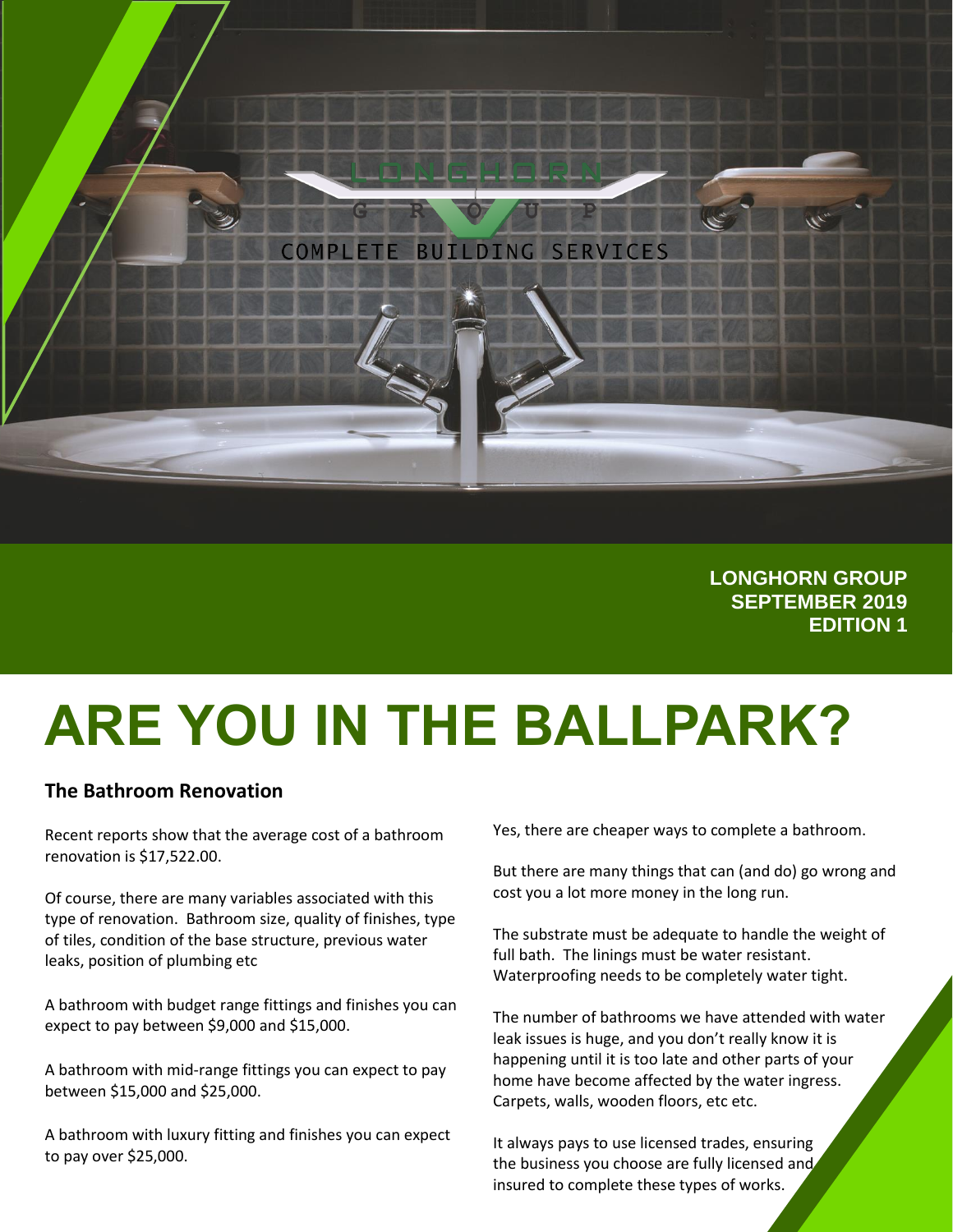

#### **The Kitchen Renovation**

Kitchen renovation costs can vary wildly based on a number of factors.

The average cost of standard size kitchen (15m2) renovation in Australia is around \$25,000.

For a basic finish kitchen, you could expect to pay around \$18,000.

However, one with premium finishes can set you back an average of \$46,000.

Design of your kitchen is the key in working out your overall costs.

If you are wanting to move location of sink, appliances, lights, gas etc. There will be extra costs associated with these works.

Obviously if everything is staying where it is and you are just upgrading the look you will save some dollars.

Size is important!

A small kitchen of 8m2 or less and will cost between \$11K and \$20K depending on finishes and fittings.

A medium size kitchen between 8m2 and 20m2 and would cost between \$15k - \$40k depending on finishes and fittings.

Any kitchen above 20m2 is considered large and you can expect a cost of between \$30k and \$60k+.

Cabinetry is another important factor. The Joinery component is the most expensive part of a kitchen renovation, but also the most important.

Custom made cabinets can cost between \$500 and \$1500 per cabinet.

More cabinets = More \$\$\$.

Yes, you can get pre-made, flat pack options, but if it is quality and durability you are after, custom- made cabinets are a must have.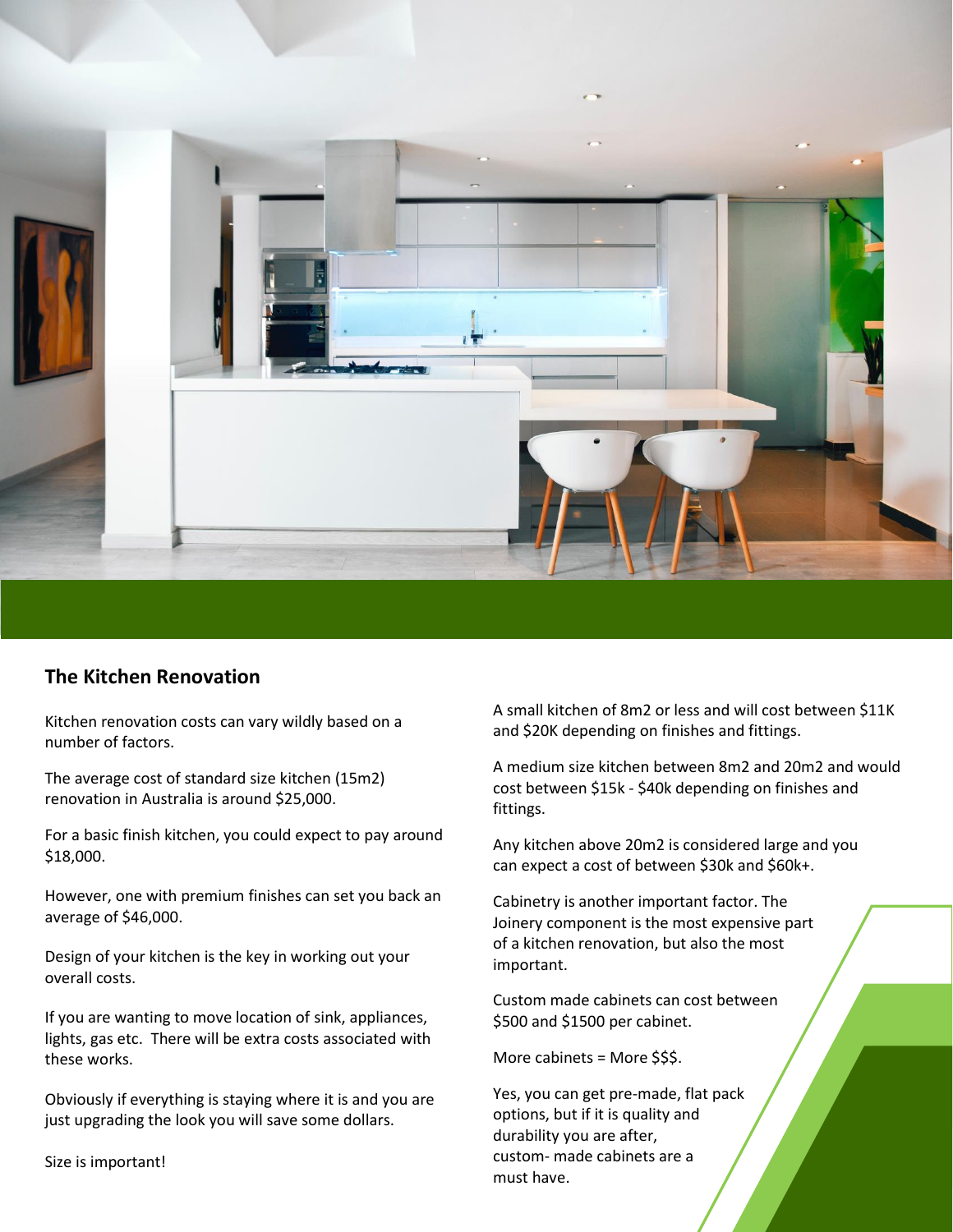

#### **The General Renovation**

Looking for more of an overall renovation and not sure what to expect?

We can provide a general range to expect per square metre of renovated area.

Building new extensions will be different to remodeling an existing space as will movement or extension of services like plumbing and electrical.

Generally, the average cost of a renovation is about \$2,500 per m2.

This cost can vary from \$2,000 to \$4,000 based on the unique factors each project will have.

The main items that can affect price are:

- Access to the area of renovation for truck and material access
- Architectural design elements
- Building materials specified
- Type of finishes required (basic or high-end)
- Any structural modifications required
- Inclusions in the area to be renovated.
- ie: Kitchen and Bathrooms will be a higher m2 rate than just bedrooms or lounge room modifications

The best way to get more accurate figures is to have a chat with a builder or architect about what you are trying to achieve.

You will then need to get some concept plans drawn up.

This will be enough for you to get some budget estimates from builders and from there give you room to adjust the designs up or down depending on your budget.